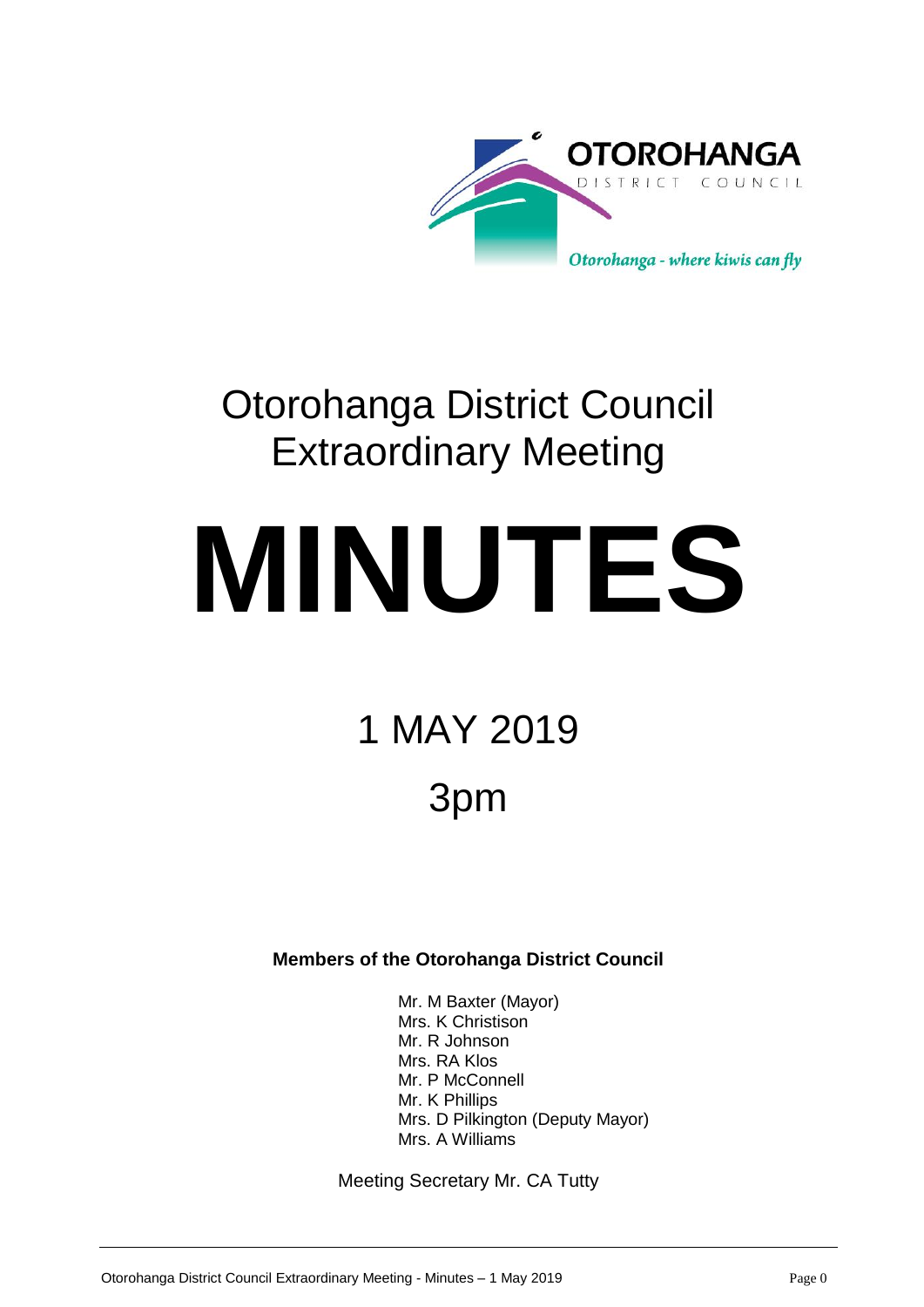## **OTOROHANGA DISTRICT COUNCIL**

#### **1 MAY 2019**

Minutes of an Extraordinary Meeting of the Otorohanga District Council held in the Council Chambers, 17 Maniapoto Street, Otorohanga on Tuesday 1 May 2019 commencing at 3pm

## **MINUTES**

## **ORDER OF BUSINESS:**

| ITEM                                 | <b>PAGE</b> |
|--------------------------------------|-------------|
| <b>PRESENT</b>                       | 2           |
| IN ATTENDANCE                        | 2           |
| <b>APOLOGY</b>                       | 2           |
| <b>OPENING PRAYER</b>                | 2           |
| PUBLIC FORUM (UP TO 30 MINUTES)      | 2           |
| DECLARATION OF CONFLICTS OF INTEREST | 2           |

#### REPORTS

ITEM 357 IMPROVEMENTS TO OTOROHANGA COMMUNITY HALL (FORMERLY GIRL 2GUIDE HALL)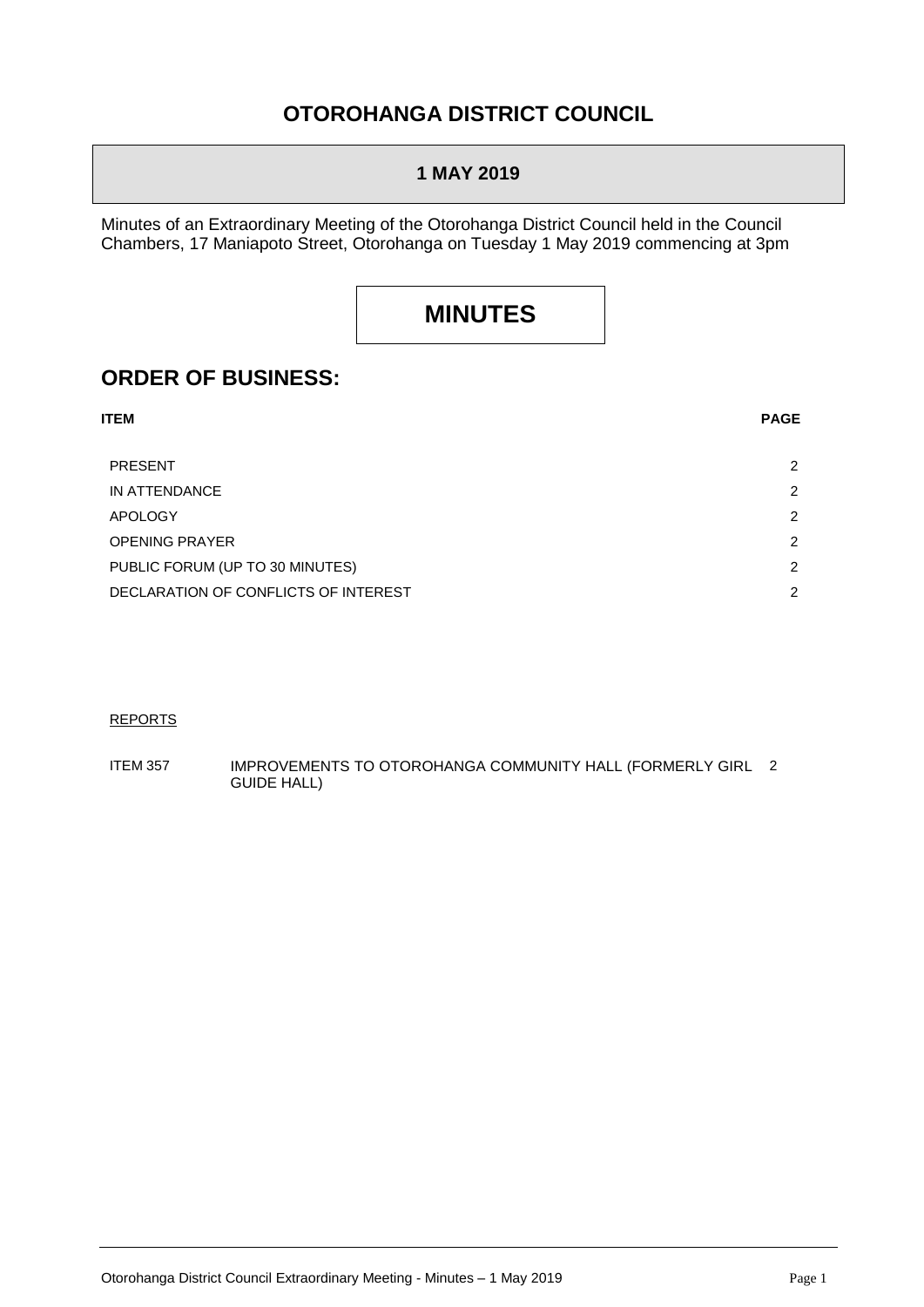#### **PRESENT**

Mr. MM Baxter (Mayor), Councillors K Christison, AJ Williams, R Johnson (attended 3.09pm), K Phillips, D Pilkington and P McConnell.

#### **IN ATTENDANCE**

Ms. T Winter (Chief Executive) Messrs, R Brady (Engineering Manager), G Bunn (Corporate Services Manager), A Loe (Environmental Services Manager), CA Tutty (Governance Supervisor), M Lewis (Services Manager), J Le Fleming (Community Services Manager) and Ms T Ambury (Organisational & Community Development Manager),

His Worship declared the meeting open and welcomed Councillors, staff and members of the public.

#### **APOLOGIES**

**Resolved** that the apology received from Councillor RA Klos and Councillor R Johnson (for lateness) be sustained.

#### **Mayor / Councillor Pilkington**

#### **OPENING PRAYER**

His Worship read the Opening Prayer

#### **DECLARATION OF CONFLICTS OF INTEREST**

Councillor Johnson being a Trustee of the Otorohanga Community Trust declared an interest in the item to be discussed however, it was agreed that Councillor Johnson participate in the discussion but abstain from voting on any resolution.

**ITEM 367 IMPROVEMENTS TO OTOROHANGA COMMUNITY HALL (FORMERLY GIRL GUIDE HALL)** The Engineering Manager referred members to his report advising that a decision is sought from Council on whether or not to proceed with the improvements to the Otorohanga Community Hall (former Girl Guide Hall).

The Engineering Manager highlighted four areas of concern in considering this matter being:

- 1) Only one quote was requested from the contractor already on site at the Medical Hub to carry out improvements to the Hall.
- 2) The level of haste ruled out consideration of other alternatives and their pricing options.
- 3) The use of the renovated facade would be for an indeterminate but temporary period / further strategic discussion required under the Long Term Plan process.
- 4) The ability to have the work carried out in time for the opening of the Otorohanga Medical Hub.

Councillor Phillips expressed his opinion that the hall be demolished and removed from the site. He queried whether it would pass the earthquake requirements.

The Environmental Services Manager replied that a profiling tool has been introduced to assess earthquake standard of buildings. He said he is of the opinion that this hall would pass.

There was discussion on whether a new multipurpose hall should be developed instead. It was agreed that this would be a matter to be discussed under the Long Term Plan process. The Chief Executive suggested that consideration be given to what Otorohanga currently has, the users, lifespan of the facilities and what the Community needs for the future.

Councillor McConnell said he needed to know where the proposed funding would be derived from.

The Corporate Services Manager replied that depreciation reserves are established by way of rates in order to create the reserve. He referred to the Parks and Reserves account and advised that this is District funded from rates.

**Resolved** that the physical works to the Otorohanga Community Hall (formally Girl Guide Hall) be put on hold to allow further consideration to be given to the future uses of the hall and the associated improvements required to support them.

#### **His Worship / Councillor Pilkington**